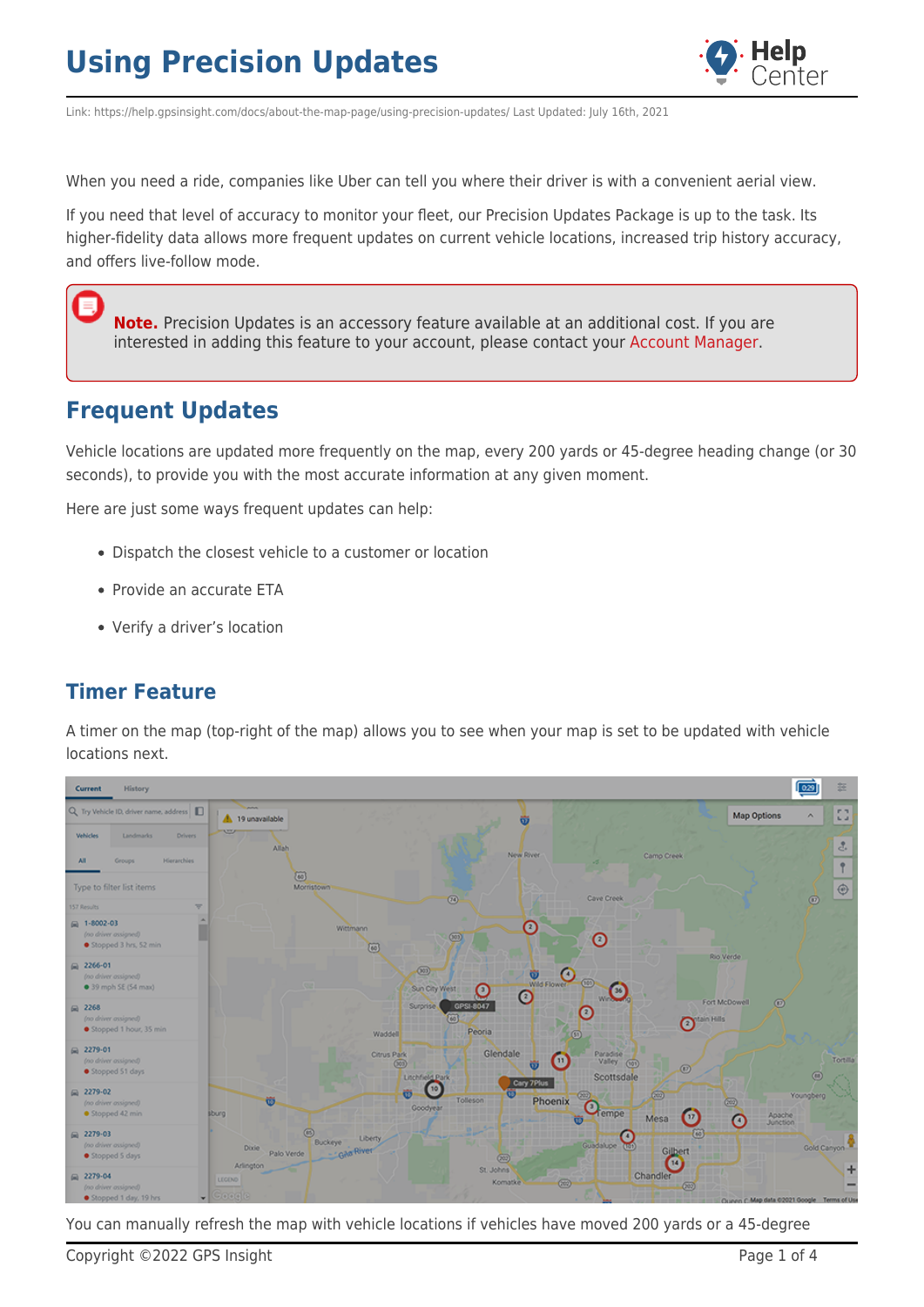

Link: https://help.gpsinsight.com/docs/about-the-map-page/using-precision-updates/ Last Updated: July 16th, 2021

heading change has occurred by clicking on the timer. It will reset the timer to 30 seconds.



## **Trip History Accuracy**

With higher fidelity data comes improved visibility into trip history, including input use for those vehicles with inputs enabled.

| ARTMENTS                     | UERRANU                                                                              |                       | 1011                                                        |  |                                                                                               | Canal,              | PRU                                     |
|------------------------------|--------------------------------------------------------------------------------------|-----------------------|-------------------------------------------------------------|--|-----------------------------------------------------------------------------------------------|---------------------|-----------------------------------------|
| ND HILLS                     | z                                                                                    | <b>BEARDSLEY PARK</b> | <b>DEER VAL</b><br><b>TOWNE SQI</b>                         |  | Map Options                                                                                   | $\checkmark$        | i.<br>$G_{NNU}E$                        |
| <b>RLAND TRAIL</b>           | <b>VISION HILL</b><br><b>ESTATES</b><br>W.Yorkshire Dr.<br><b>AMBERWOOD</b><br>NORTH | N 351                 | <b>CROSSPOINT</b><br>AT BEARDSLEY <sup>K</sup><br>GRANVILLE |  | Map Style<br>$\vee$ Default<br>Grayscale<br>Satellite<br>Terrain<br>Overlays<br><b>Inputs</b> |                     | ACE<br>EEN<br><b>DOWS</b>               |
| VILLAGE AT<br>$\mathbb{C}$ . | 03982- Sideloader                                                                    |                       |                                                             |  |                                                                                               |                     |                                         |
| $\cdot \cdot$ .<br>IN RIDGE  |                                                                                      |                       | CON<br><b>ENCANTO</b>                                       |  | $\blacksquare$ Lights<br>Q POI                                                                |                     | $\bullet$ . The state<br>D <sub>O</sub> |
| <b>SAN GABRIEL</b>           |                                                                                      | UNION HILLS           |                                                             |  | <b>EDELBROCK</b><br>VILL                                                                      |                     |                                         |
| <b>BELLAIR</b><br>TOWNHOUSES |                                                                                      | <b>ESTATES</b>        |                                                             |  |                                                                                               | <b>BLACK CANYON</b> | VALLE                                   |
| $\cdots$                     | W Grovers Ave                                                                        |                       | W Grovers Ave<br>SHADOW<br>CANYON                           |  | VILLAGE<br>MEADOWS<br>MONTELLO                                                                |                     | NO <sub>1</sub>                         |

This allows you to:

- Recreate incidents to exonerate employees and refute false claims
- Analyze safety violations to better coach your employees to improve
- Review routes to ensure efficiency
- Confirm service through input history data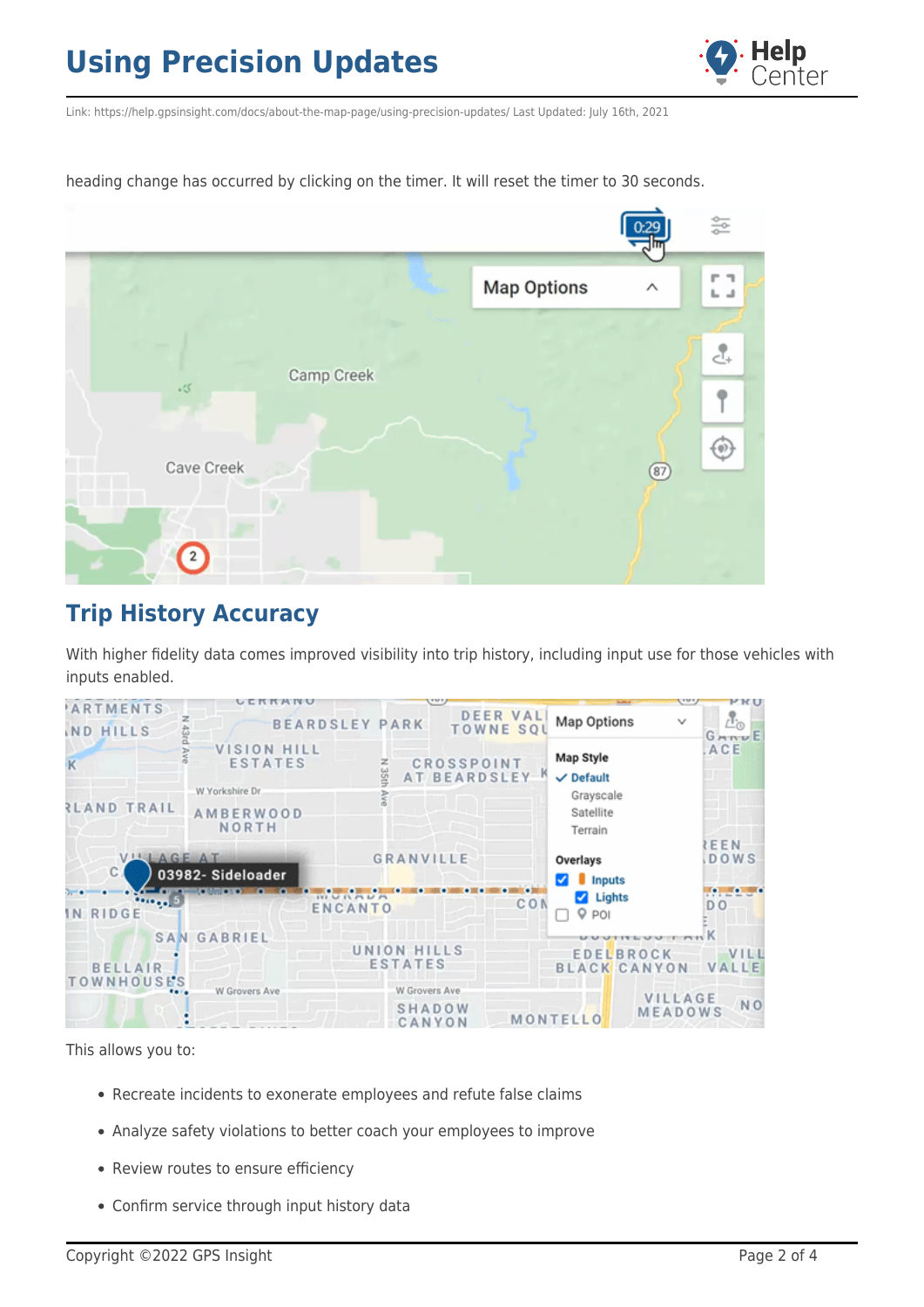

Link: https://help.gpsinsight.com/docs/about-the-map-page/using-precision-updates/ Last Updated: July 16th, 2021

- Verify vehicle location at a specified date and time
- Compare data for lawsuits, insurance, taxes, and general management

## **Live-Follow Mode**

The Live-Follow feature shows you exactly where your vehicle is on the map and keeps the map centered over the vehicle as it travels, just like checking the progress of an Uber driver. By selecting and following a vehicle, you'll get a bird's eye view that stays with the vehicle so you can relay information to your customers or other employees.

## **Activating Live-Follow Mode**

There are two ways to active live-follow mode. You can use the Follow Vehicle icon on the Map or toggle on Follow from the vehicle card.

#### **Using the Follow Vehicle Icon:** 쯢 om So<sub>i</sub> **Map Options** 3980-Side Loader Del i i  $\checkmark$ ⋒ Via<sup>1</sup> 20 mph ESE E Via Del Sol Dr 8567 E Overlook Dr, Scottsdale, AZ 85255... 훉 Ť Overview Trips Nearby Memberships ⊕ **Details** ODOMETER 12,507 miles RUNTIME 1198.116 hours TEMPERATURE  $N/A$ COOLANT TEMP  $N/A$ **IGNITION** on 3980-Side Loader **LAST REPORTED** E Overlook Dr E Overlook a few seconds ago

- 1. On the Map, click on the vehicle you would like to follow from the Vehicle List or the vehicle's location on the map.
- 2. Click the Follow Vehicle icon  $\left(\begin{array}{c} 1 & 0 \\ 0 & 0 \end{array}\right)$  on the Map.



The Follow Vehicle icon turns blue and a message indicating which vehicle is being followed appears towards the top of the Map.